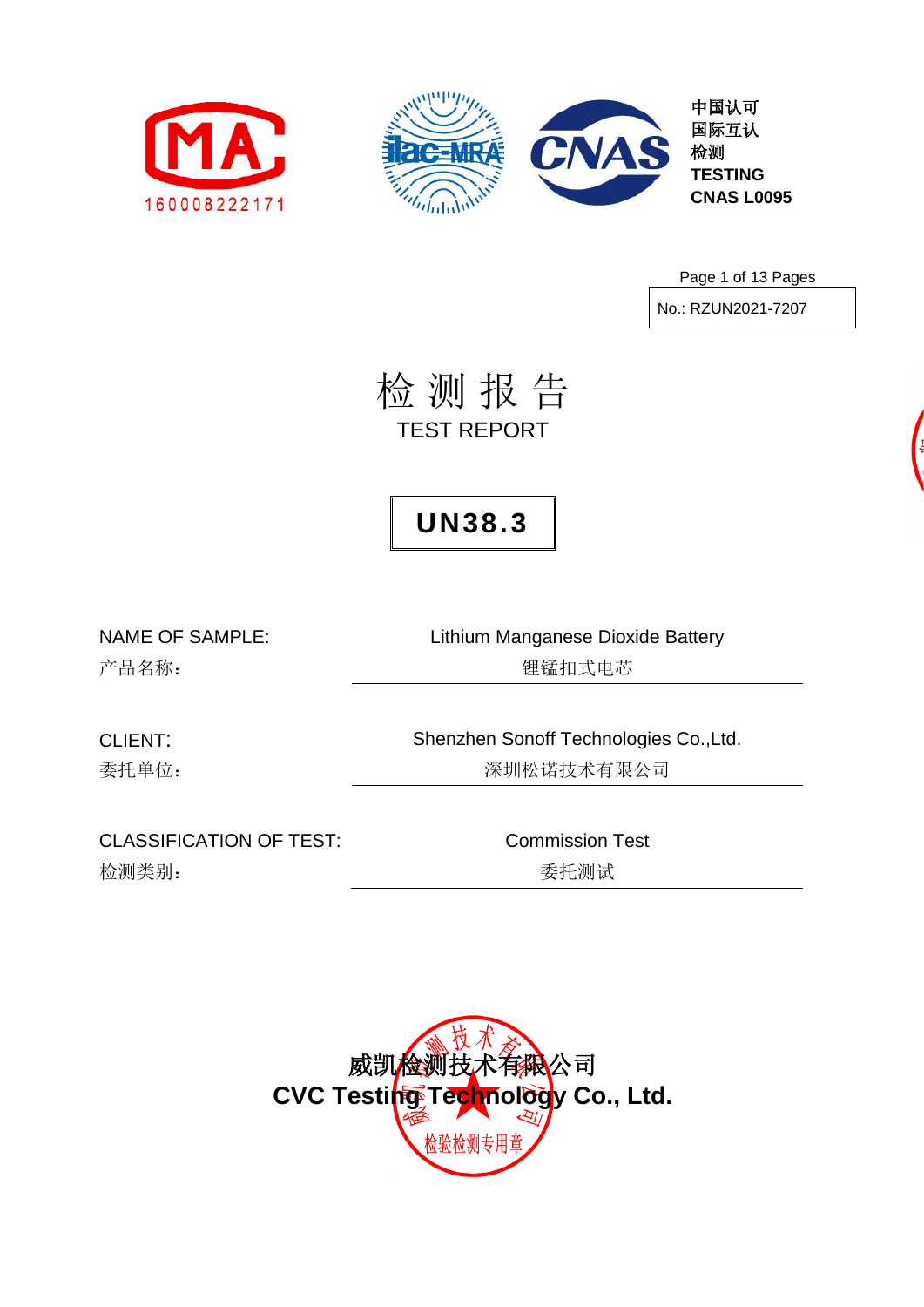

| No.:RZUN2021-7207                                                                                   | Page 2 of 13 Pages                                                                                                                    |
|-----------------------------------------------------------------------------------------------------|---------------------------------------------------------------------------------------------------------------------------------------|
| Name of samples: Lithium Manganese Dioxide Battery<br>样品名称:锂锰扣式电芯                                   | Type/Model:<br>型号规格: CR2032<br>3V 220mAh                                                                                              |
| Color: Silver<br>样品颜色:银色                                                                            | Physical shape: Button<br>样品形状: 纽扣                                                                                                    |
| Commissioned by: Shenzhen Sonoff Technologies<br>Co., Ltd.<br>委托单位: 深圳松诺技术有限公司                      | Commissioner address: 3F & 6F, Bld A, No. 663,<br>Bulong Rd, Shenzhen, GD, China<br>委托单位地址:深圳市龙岗区坂田街道大发埔社区布<br>龙路 663号 A 栋三层、六层       |
| <b>GLORY</b><br><b>POWER</b><br>Manufacturer:<br>YICHANG<br>TECHNOLOGY CO., LTD.<br>制造商: 宜昌力佳科技有限公司 | Manufacturer address: NO.19, XIANFENG ROAD,<br>XIAOTING DISTRICT, YICHANG CITY, HUBEI<br>PROVINCE, CHINA<br>制造商地址: 中国湖北省宜昌市猇亭区先锋路 19号 |
| Factory: YICHANG POWER GLORY TECHNOLOGY<br>CO., LTD.<br>生产厂: 宜昌力佳科技有限公司                             | Factory address: NO.19, XIANFENG ROAD,<br>XIAOTING DISTRICT, YICHANG CITY, HUBEI<br>PROVINCE, CHINA<br>生产厂地址: 中国湖北省宜昌市猇亭区先锋路 19号      |
| <b>Classification of test: Commission Test</b><br>检测类别: 委托测试                                        | Quantity of sample: 40 cells<br>样品数量: 40个电芯                                                                                           |
| Tested according to:<br>测试标准: ST/SG/AC.10/11/Rev.7/Section 38.3                                     | Sample identification:<br>样品标识序号: c1#~c40#                                                                                            |
| Receiving date:<br>接样日期: 2021-12-21                                                                 | Means of receiving: Submitted<br>by commissioner<br>接样方式: 委托单位送样                                                                      |
| Completing date:<br>完成日期: 2022-01-27                                                                | Test item: 7 items<br>测试项目: 7项                                                                                                        |

Test conclusion: 检测结论:

The Lithium Manganese Dioxide Batteries submitted by Shenzhen Sonoff Technologies Co.,Ltd. are tested according to Section 38.3 of the Seventh revised edition of the Manual of Tests and Criteria (ST/SG/AC.10/11/Rev.7/Section 38.3). The test items are full items. The test results comply with the relevant requirements of the standard.

由深圳松诺技术有限公司送检的锂锰扣式电芯, 林树联会国《试验和标准手册》第七修订版第 38.3 节进行 检测,试验为全项目,试验结果符合标准相关要求。



| Title:<br>批准人职务: | Manager<br>经理 |              |              |            |             |
|------------------|---------------|--------------|--------------|------------|-------------|
| Approved by:     | Huang Kun     | Reviewed by: | Zhang Siyao  | Tested by: | Zheng Feida |
| 批<br>准:          | Tuergen       | 核:<br>审      | Zhang siyono | 测:<br>检    | HomefFeith  |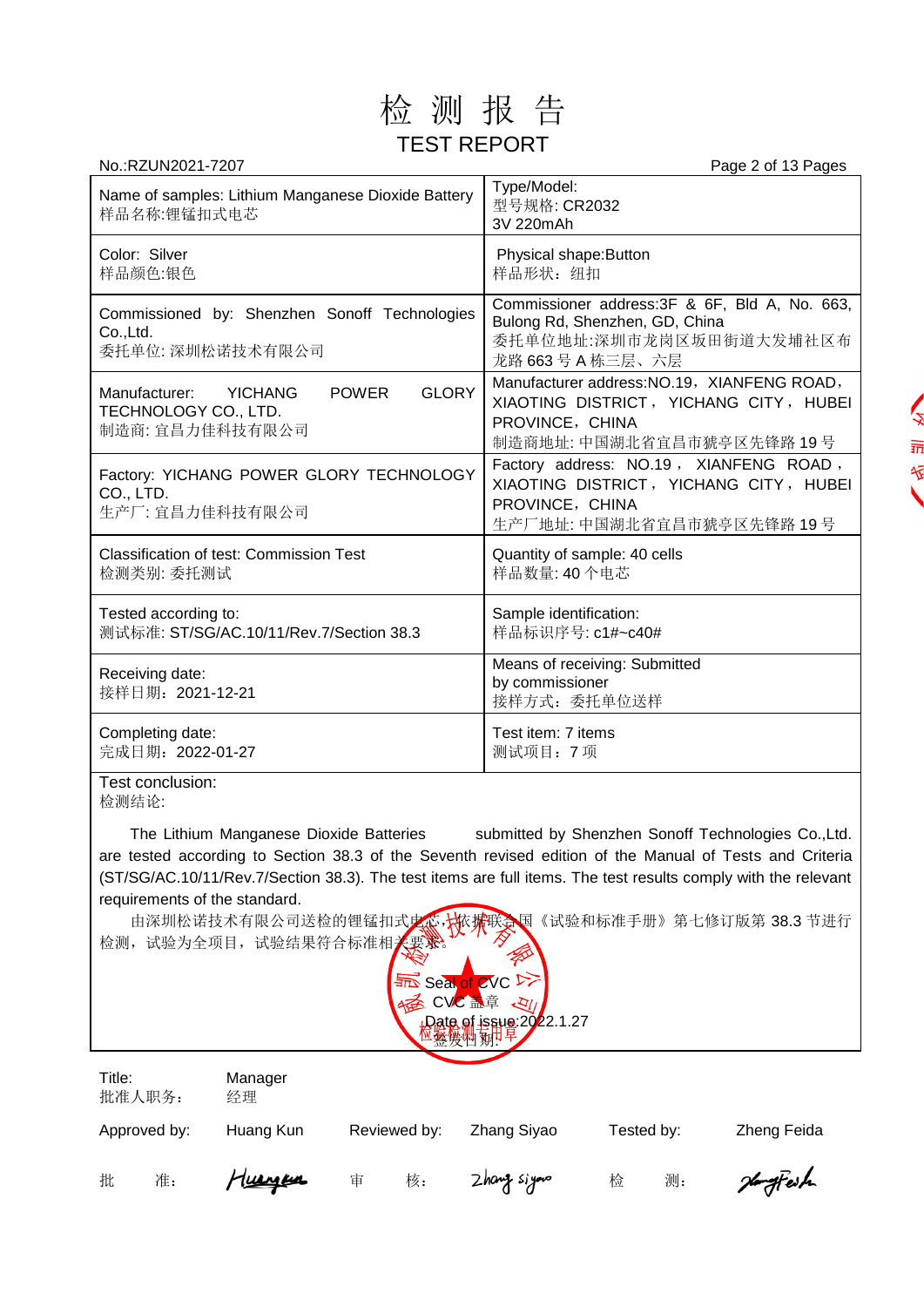Description and illustration of the sample: 样品说明及描述:

The sample's status is good 样品状况良好。

## Cell Dimensions/电芯尺寸: φ20mm\*3,2mm Aggregate Lithium content of each cell/ 单个电芯的锂含量: 0,06g

| Test item   | Sample No.    | State                                | Remark |
|-------------|---------------|--------------------------------------|--------|
| 试验项目        | 样品编号          | 状态                                   | 备注     |
|             | c1#~c10#      | in undischarged states<br>未放电状态      |        |
| $T.1 - T.5$ | $c11\# C20#$  | in fully discharged states<br>完全放电状态 |        |
|             | $c21\# C25\#$ | in undischarged states<br>未放电状态      |        |
| T.6         | c26#~c30#     | in fully discharged states<br>完全放电状态 |        |
| T.8         | $c31\# C40\#$ | in fully discharged states<br>完全放电状态 |        |

#### Description of the sampling procedure: 取样程序的说明:

/

Description of the deviation from the standard, if any: 试验结果不符合标准项的说明:

/

Remarks:

备注:

Throughout this report a comma is used as the decimal separator. 本报告中以逗号代替小数点。

K 罗之后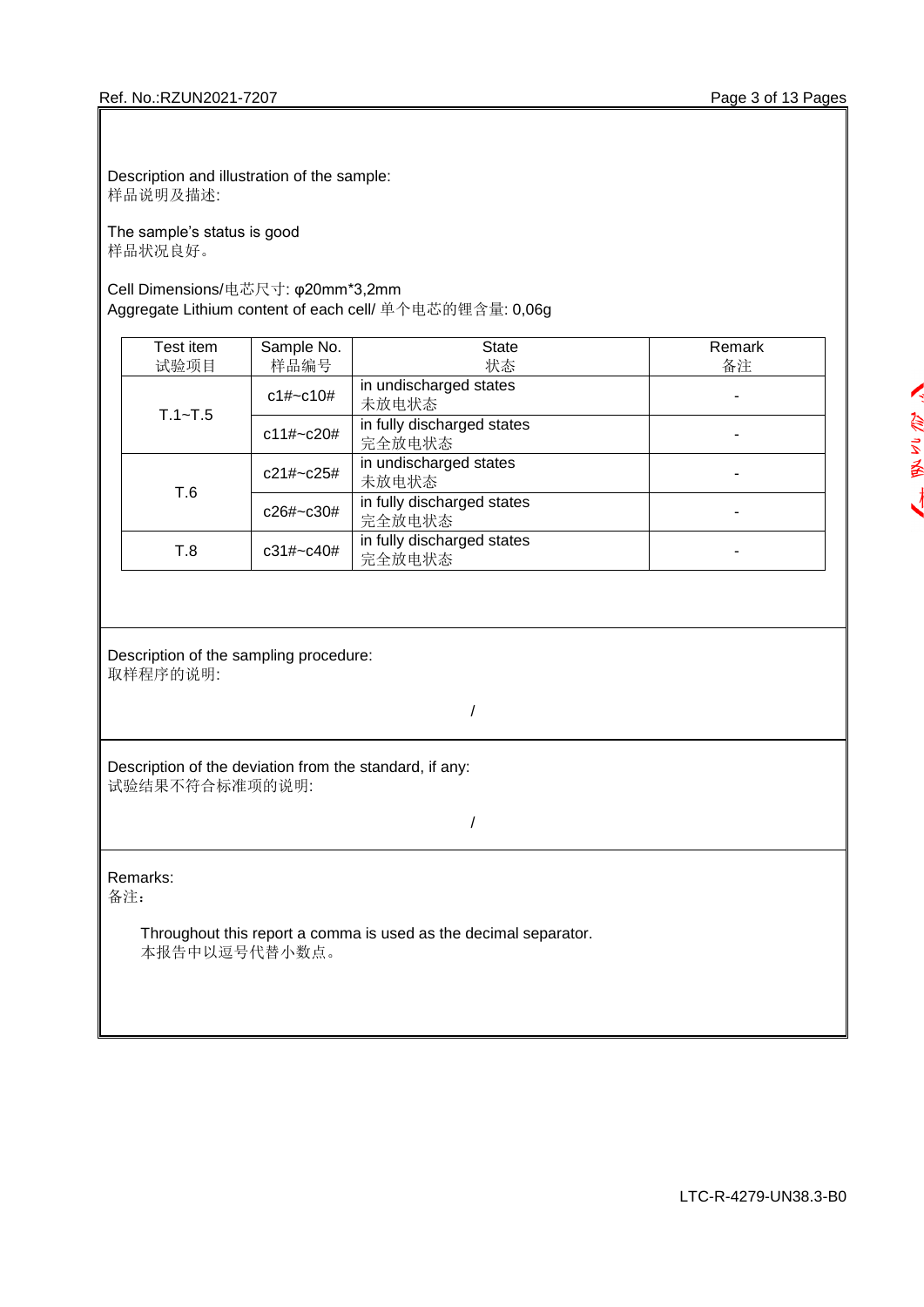金

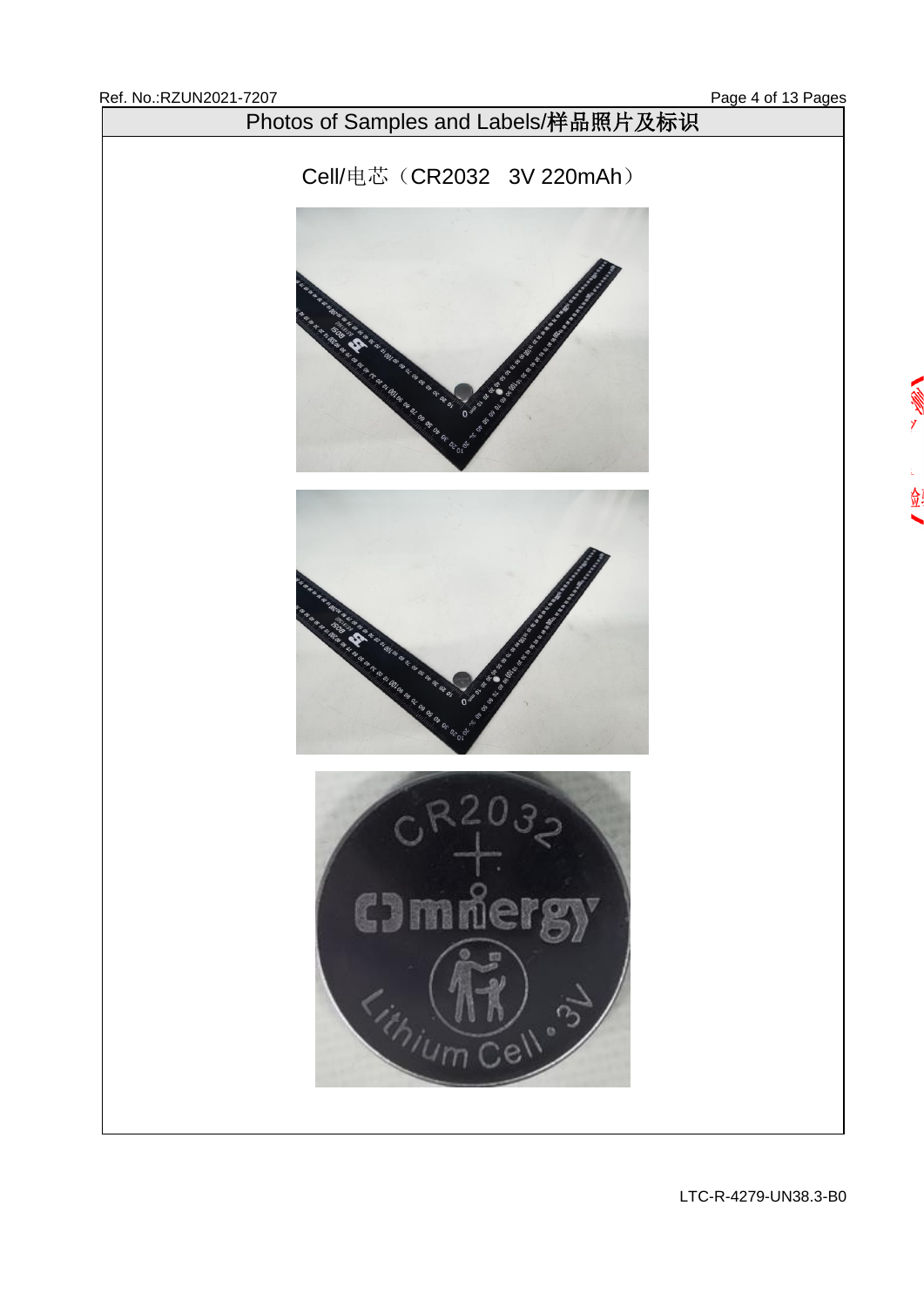$\mathbf{r}$ 

Š

捡

| 38.3.4   | Procedure/试验步骤                                                                                                                                                                                                                                                                                                                                                                                                                                                                                                                                                                                                                                                                                                     |                                                                                                                                                                                                             |  |  |  |  |  |  |  |
|----------|--------------------------------------------------------------------------------------------------------------------------------------------------------------------------------------------------------------------------------------------------------------------------------------------------------------------------------------------------------------------------------------------------------------------------------------------------------------------------------------------------------------------------------------------------------------------------------------------------------------------------------------------------------------------------------------------------------------------|-------------------------------------------------------------------------------------------------------------------------------------------------------------------------------------------------------------|--|--|--|--|--|--|--|
|          | Test T.1: Altitude simulation/试验 T.1: 高度模拟                                                                                                                                                                                                                                                                                                                                                                                                                                                                                                                                                                                                                                                                         |                                                                                                                                                                                                             |  |  |  |  |  |  |  |
| 38.3.4.1 | Test cells and batteries shall be stored at a pressure of 11,6kPa or less for at least<br>six hours at ambient temperature (20±5℃)/ 将电芯和电池在温度为 20±5℃, 大气<br>压力为不大于 11,6kpa 的环境中贮存不少于 6 个小时                                                                                                                                                                                                                                                                                                                                                                                                                                                                                                                         |                                                                                                                                                                                                             |  |  |  |  |  |  |  |
|          | Requirement/标准要求:<br>The samples $c1\#~c20\#$ :<br>1 Cells and batteries Mass loss limit: ≤0,2% /样品质量<br>No leakage, no venting,<br>损失≤0,2%<br>disassembly,<br>no<br>no<br>2 Open circuit voltage not less than 90%, The<br>rupture and no fire/编号<br>requirement relating to voltage is not applicable to test<br>为 c1#~c20#的样品: 无<br>cells and batteries at full discharged states.<br>漏液、无排气、无解<br>样品试验后开路电压应不低于试验前开路电压的 90%,<br>体、无破裂以及无着火<br>此要求不适用于完全放完电的电池和电芯。<br>现象<br>3 No leakage, no venting, no disassembly, no rupture<br>The data is shown in<br>and no fire 样品(电池)应无漏液、无排气、无解体、<br>Table 1./数据见表 1<br>无破裂以及无着火现象的发生                                                                                 |                                                                                                                                                                                                             |  |  |  |  |  |  |  |
|          | Test T.2: Thermal test/试验 T.2: 温度试验<br>Test cells and batteries are to be stored for/电池存储条件如下:<br>1 For small cells and batteries: one temperature cycle: $72\pm2\degree$ (6h) $-40\pm2\degree$ (6h)<br>/对于小型电芯和电池: 一次温度循环为 72±2℃(6h) —-40±2℃(6h)<br>For large cells and batteries: one temperature cycle: $72\pm2\degree C(12h)$ --40 $\pm2\degree C(12h)$<br>/对于大型电芯和电池: 一次温度循环为72±2℃(12h) —-40±2℃(12h)<br>2 The maximum time interval between test temperature extremes is 30 minutes/温<br>度转换最大间隔时间为30min<br>3 This procedure is to be repeated 10 times/重复 10 次循环<br>4 after which all test cells and batteries are to be stored for 24 hours at ambient<br>temperature (20±5℃)/循环结束后, 电池在 20±5℃的条件下 搁置 24 小时 |                                                                                                                                                                                                             |  |  |  |  |  |  |  |
|          | Requirements/标准要求<br>1 Cells and batteries Mass loss limit: ≤0,2% /样品质量<br>损失≤0,2%<br>2 Open circuit voltage not less than 90%, The<br>requirement relating to voltage is not applicable to test<br>cells and batteries at full discharged states.<br>样品试验后开路电压应不低于试验前开路电压的 90%,<br>此要求不适用于完全放完电的电池和电芯。<br>3 No leakage, no venting, no disassembly, no rupture<br>and no fire<br>样品(电池)应无漏液、无排气、无解体、无破裂以及<br>无着火现象的发生                                                                                                                                                                                                                                                                                             | The samples $c1\#~c20\#$ :<br>No leakage, no venting,<br>disassembly,<br>no<br>no<br>rupture and no fire/编号<br>为 c1#~c20#的样品: 无<br>漏液、无排气、无解<br>体、无破裂以及无着火<br>现象<br>The data is shown in<br>Table 1./数据见表 1 |  |  |  |  |  |  |  |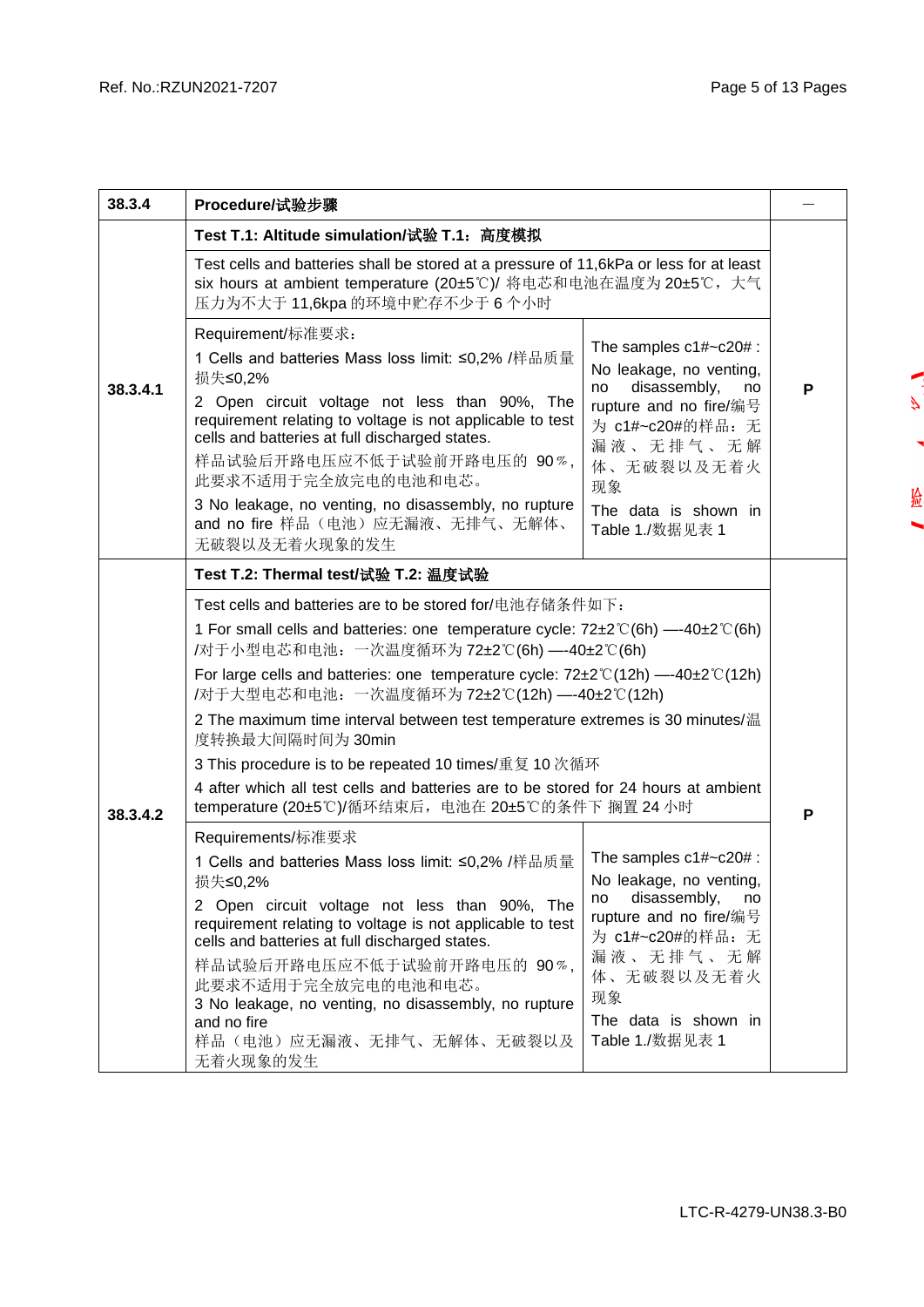|          | Test T.3: Vibration/试验 T.3: 振动                                                                                                                                                                                                                                                                                                                                                                                                                                                                                                                               |                                                                                   |  |  |  |  |  |  |  |
|----------|--------------------------------------------------------------------------------------------------------------------------------------------------------------------------------------------------------------------------------------------------------------------------------------------------------------------------------------------------------------------------------------------------------------------------------------------------------------------------------------------------------------------------------------------------------------|-----------------------------------------------------------------------------------|--|--|--|--|--|--|--|
|          | 1 Cells and batteries are firmly secured to the platform of the vibration machine /电<br>芯和电池牢固地安装在振动台(的台面)上                                                                                                                                                                                                                                                                                                                                                                                                                                                  |                                                                                   |  |  |  |  |  |  |  |
|          | 2 The vibration: a sinusoidal waveform with a logarithmic sweep between 7Hz and<br>200Hz and back to 7Hz traversed in 15 minutes/振动以正弦波形式, 以 7Hz 增加<br>至 200Hz, 然后在减少回到 7Hz 为一个循环, 一个循环持续 15 分钟的对数前移传<br>送。                                                                                                                                                                                                                                                                                                                                                  |                                                                                   |  |  |  |  |  |  |  |
|          | 3 For cells and small batteries: from 7 Hz a peak acceleration of 1gn is maintained<br>until 18Hz is reached. The amplitude is then maintained at 0,8mm (1,6mm total<br>excursion) and the frequency increased until a peak acceleration of 8g <sub>n</sub> occurs<br>(approximately 50Hz). A peak acceleration of $8gn$ is then maintained until the<br>frequency is increased to 200Hz. / 对于电芯和小型电池: 从 7Hz 开始, 以 1gn 的峰<br>值加速度保持不变, 直到达到 18Hz。然后将振幅保持在 0,8mm (总偏移 1,6mm)<br>并且频率增加直到出现 8g <sub>n</sub> 的峰值加速度(大约 50Hz)。然后保持 8gn的峰值加速<br>度, 直到频率增加到 200Hz。 |                                                                                   |  |  |  |  |  |  |  |
| 38.3.4.3 | For large batteries: from 7Hz a peak acceleration of $1g_n$ is maintained until 18Hz is<br>reached. The amplitude is then maintained at 0,8mm (1,6mm total excursion) and<br>the frequency increased until a peak acceleration of $2gn$ occurs (approximately<br>25Hz). A peak acceleration of $2g_n$ is then maintained until the frequency is<br>increased to 200Hz. / 对于大型电池: 从 7Hz 开始, 以 1g, 的峰值加速度保持不<br>变,直到达到 18Hz。然后将振幅保持在 0,8mm(总偏移 1,6mm)并且频率增加直<br>到出现 2g <sub>n</sub> 的峰值加速度(大约 25Hz)。然后保持 2g <sub>n</sub> 的峰值加速度, 直到频率增<br>加到 200Hz。            |                                                                                   |  |  |  |  |  |  |  |
|          | 4 This cycle repeated 12 times for a total of 3 hours for each of three mutually<br>perpendicular mounting position of the cell. One of the directions of vibration must<br>be perpendicular to the terminal face. /以振动的其中一个方向必须是垂直样品极<br>性, 对每个电芯从三个互相垂直的方向上循环 12 次, 每个方向 3 个小时, 共 9 小<br>时。                                                                                                                                                                                                                                                                |                                                                                   |  |  |  |  |  |  |  |
|          | Requirements/标准要求                                                                                                                                                                                                                                                                                                                                                                                                                                                                                                                                            |                                                                                   |  |  |  |  |  |  |  |
|          | 1 Cells and batteries Mass loss limit: ≤0,2% /样品质量<br>损失≤0,2%                                                                                                                                                                                                                                                                                                                                                                                                                                                                                                | The samples $c1\#~c20\#$ :<br>No leakage, no venting,<br>disassembly,<br>no<br>no |  |  |  |  |  |  |  |
|          | 2 Open circuit voltage not less than 90%, The<br>requirement relating to voltage is not applicable to test<br>cells and batteries at full discharged states.                                                                                                                                                                                                                                                                                                                                                                                                 | rupture and no fire/编号<br>为 c1#~c20#的样品: 无<br>漏液、无排气、无解                           |  |  |  |  |  |  |  |
|          | 样品试验后开路电压应不低于试验前开路电压的 90%,<br>此要求不适用于完全放完电的电池和电芯。<br>3 No leakage, no venting, no disassembly, no rupture                                                                                                                                                                                                                                                                                                                                                                                                                                                    | 体、无破裂以及无着火<br>现象                                                                  |  |  |  |  |  |  |  |
|          | and no fire<br>样品(电池)应无漏液、无排气、无解体、无破裂以及<br>无着火现象的发生                                                                                                                                                                                                                                                                                                                                                                                                                                                                                                          | The data is shown in<br>Table 1./数据见表 1                                           |  |  |  |  |  |  |  |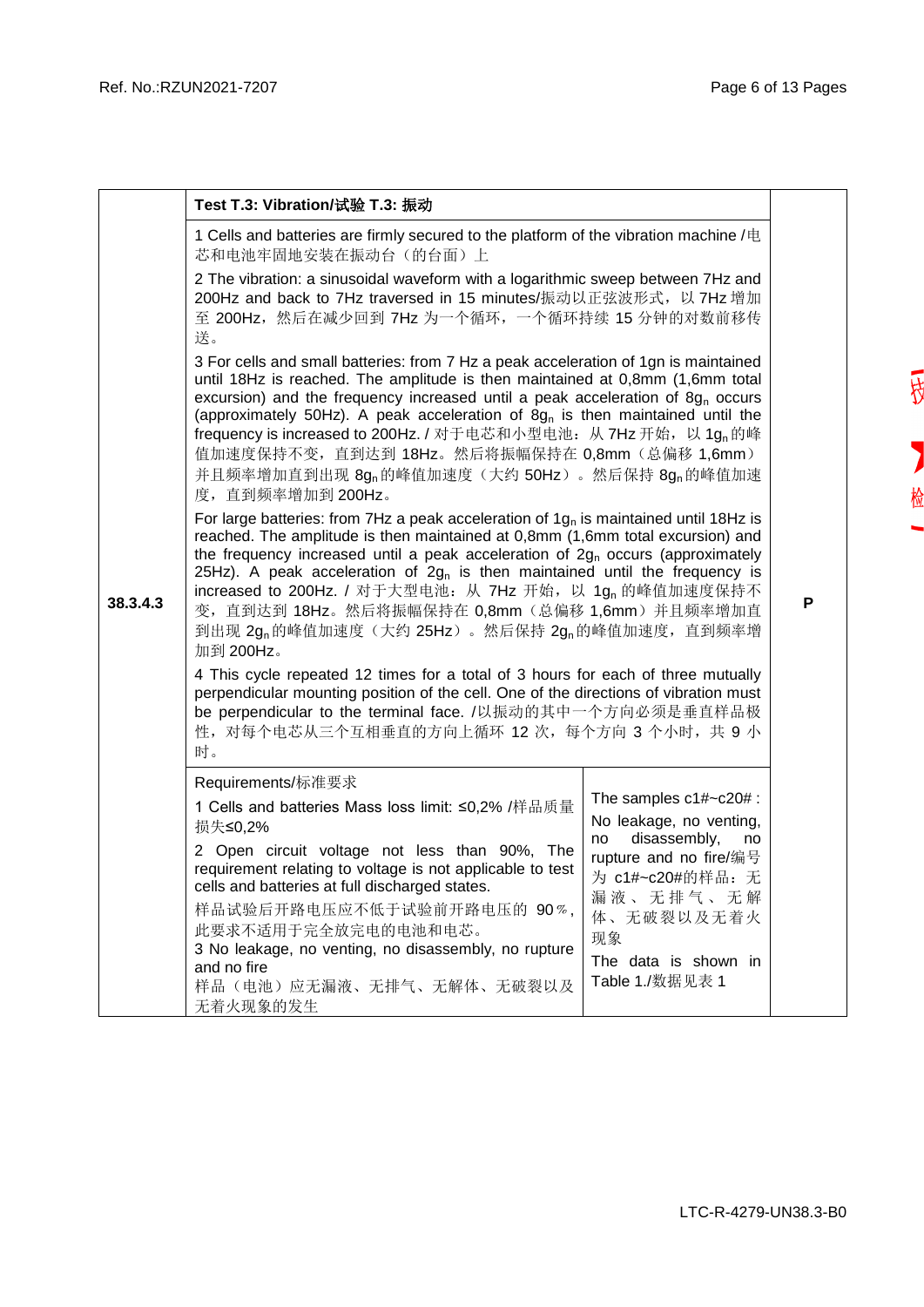测

|          | Test T.4: Shock/Test T.4: 冲击                                                                                                                                                                                                                                                                                                                                                 |                                                                               |  |  |  |  |  |  |  |
|----------|------------------------------------------------------------------------------------------------------------------------------------------------------------------------------------------------------------------------------------------------------------------------------------------------------------------------------------------------------------------------------|-------------------------------------------------------------------------------|--|--|--|--|--|--|--|
|          | 1 Test cells and batteries shall be secured to the testing machine/以稳固的托架固<br>定住每个电芯和电池样品的全部配件表面。                                                                                                                                                                                                                                                                            |                                                                               |  |  |  |  |  |  |  |
|          | 2 Each cell shall be subjected to a half-sine shock of peak acceleration of 150 $g_n$<br>and pulse duration of 6 milliseconds. Large cells may be subjected to a half-sine<br>shock of peak acceleration of 50 $g_n$ and pulse duration of 11 milliseconds. / 对每个<br>电芯以峰值为 150g <sub>n</sub> 的半正弦的加速度撞击, 脉冲持续 6 毫秒, 大型电芯须经受最<br>大加速度 50g <sub>n</sub> 和脉冲持续时间 11 毫秒的半正弦波冲击。 |                                                                               |  |  |  |  |  |  |  |
|          | Small batteries shall be subjected to a half-sine shock of peak acceleration of 150                                                                                                                                                                                                                                                                                          |                                                                               |  |  |  |  |  |  |  |
|          | $g_n$ (or Acceleration(g <sub>n</sub> )= $\sqrt{\frac{100850}{mass}}$ , which is smaller) and pulse duration of 6                                                                                                                                                                                                                                                            |                                                                               |  |  |  |  |  |  |  |
|          | milliseconds, large batteries shall be subjected to a half-sine of peak acceleration                                                                                                                                                                                                                                                                                         |                                                                               |  |  |  |  |  |  |  |
|          | of 50 g <sub>n</sub> (or Acceleration(g <sub>n</sub> )= $\sqrt{\left(\frac{30000}{mass}\right)}$ , which is smaller) and pulse duration of                                                                                                                                                                                                                                   |                                                                               |  |  |  |  |  |  |  |
|          | 11 milliseconds/对每个电池以峰值为 150g, (或与 $\sqrt{\frac{100850}{mass}}$ )中的较小值) 的半正                                                                                                                                                                                                                                                                                                 |                                                                               |  |  |  |  |  |  |  |
|          | 弦的加速度撞击, 脉冲持续 6 毫秒, 大型电池须经受最大加速度 50g, (或与                                                                                                                                                                                                                                                                                                                                    |                                                                               |  |  |  |  |  |  |  |
| 38.3.4.4 | $\frac{1}{2}$ 30000 中的较小值) 和脉冲持续时间 11 毫秒的半正弦波冲击。                                                                                                                                                                                                                                                                                                                             |                                                                               |  |  |  |  |  |  |  |
|          | 3 Each cell or battery shall be subjected to three shocks in the positive direction<br>followed by three shocks in the negative direction of three mutually perpendicular<br>mounting positions of the cell or battery for a total of 18 shocks/每个电池或电池组<br>须在三个互相垂直的电池安装方位的正方向经受三次冲击, 接着在反方向经受三次<br>冲击, 总共经受18次冲击。                                                          |                                                                               |  |  |  |  |  |  |  |
|          | Requirements/标准要求:<br>1 Cells and batteries Mass loss limit: ≤0,2% /样品质量<br>损失≤0,2%                                                                                                                                                                                                                                                                                          | The samples $c1\#$ ~ $c20\#$ :<br>Acceleration= $150g_n$                      |  |  |  |  |  |  |  |
|          | 2 Open circuit voltage not less than 90%, The<br>requirement relating to voltage is not applicable to test<br>cells and batteries at full discharged states.                                                                                                                                                                                                                 | No leakage, no venting,<br>disassembly,<br>no<br>no<br>rupture and no fire/编号 |  |  |  |  |  |  |  |
|          | 样品试验后开路电压应不低于试验前开路电压的 90%,                                                                                                                                                                                                                                                                                                                                                   | 为 c1#~c20#的样品:                                                                |  |  |  |  |  |  |  |
|          | 此要求不适用于完全放完电的电池和电芯。<br>3 No leakage, no venting, no disassembly, no rupture                                                                                                                                                                                                                                                                                                  | 峰值加速度= 150g <sub>n</sub>                                                      |  |  |  |  |  |  |  |
|          | and no fire                                                                                                                                                                                                                                                                                                                                                                  | 无漏液、无排气、无解                                                                    |  |  |  |  |  |  |  |
|          | 样品(电池)应无漏液、无排气、无解体、无破裂以及<br>无着火现象的发生                                                                                                                                                                                                                                                                                                                                         | 体、无破裂以及无着火<br>现象                                                              |  |  |  |  |  |  |  |
|          |                                                                                                                                                                                                                                                                                                                                                                              | The data is shown in<br>Table 1./数据见表 1                                       |  |  |  |  |  |  |  |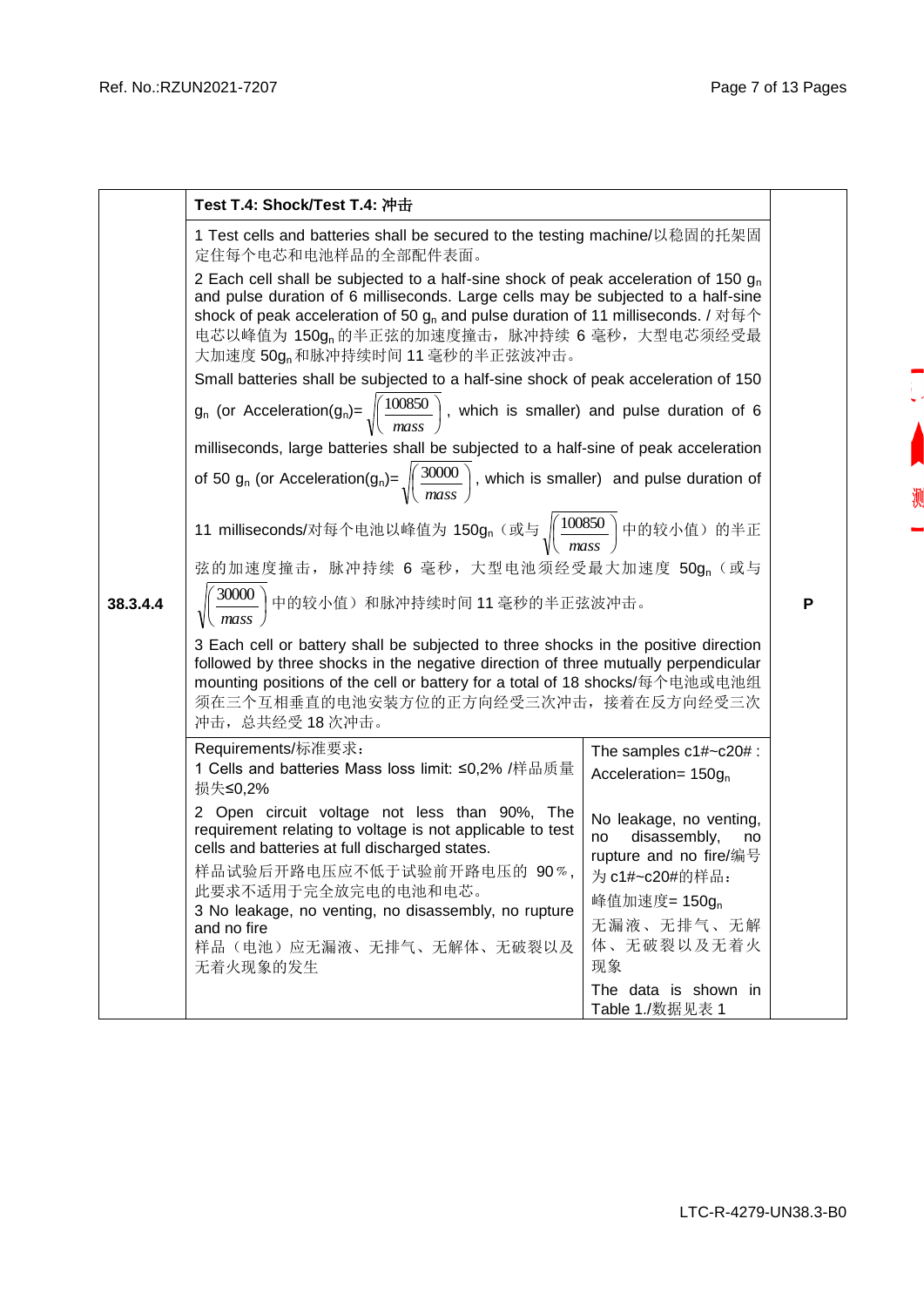$\overline{\lambda}$ 

 $\overline{\mathbf{r}}$ 

 $|\frac{4}{3}\rangle$ 

|          | Test T.5: External Short Circuit/试验 T.5 外部短路                                                                                                                                                                                                                                                                                                                                                                                                                                                                                                                           |                                                                                                      |  |  |  |  |  |  |  |
|----------|------------------------------------------------------------------------------------------------------------------------------------------------------------------------------------------------------------------------------------------------------------------------------------------------------------------------------------------------------------------------------------------------------------------------------------------------------------------------------------------------------------------------------------------------------------------------|------------------------------------------------------------------------------------------------------|--|--|--|--|--|--|--|
|          | 1 The cell or battery to be tested shall be heated for a period of time necessary to<br>reach a homogeneous stabilized temperature 57±4°C/加热电芯或电池样品直到温<br>度稳定在 57±4℃                                                                                                                                                                                                                                                                                                                                                                                                   |                                                                                                      |  |  |  |  |  |  |  |
| 38.3.4.5 | 2 The cell or battery shall be subjected to a short circuit condition with a total<br>external resistance of less than 0,1 ohm at $57\pm4\degree$ C, This short circuit condition is<br>continued for at least one hour after the cell or battery external case temperature<br>has returned to 57±4°C, or in the case of the large batteries, has decreased by half<br>of the maximum temperature increase observed during the test and remains below<br>that value. /将样品正负极用小于 0,1Ω 的总电阻回路进行短路, 样品的外表温度恢<br>复到 57±4℃之后保持短路状态 1 小时以上; 对于大电池, 电池温度降低至最高温升<br>值的一半时实验结束。 |                                                                                                      |  |  |  |  |  |  |  |
|          | 3 The cell or battery must be observed for a further six hours for the test to be<br>concluded,<br>/对电芯或电池必须进一步观察6个小时才能下结论。                                                                                                                                                                                                                                                                                                                                                                                                                                            |                                                                                                      |  |  |  |  |  |  |  |
|          | Requirements/标准要求:<br>During the test and within six hours after test, the<br>cells or batteries<br>在试验过程中以及之后6个小时内, 电芯或电池样品                                                                                                                                                                                                                                                                                                                                                                                                                                           | The samples $c1\#~c20\#$ :<br>disassembly,<br>no<br>no<br>rupture and no fire/编号为<br>c1#~c20#的样品: 无解 |  |  |  |  |  |  |  |
|          | 1. External temperature not exceed 170°C<br>外表温度不超过 170℃                                                                                                                                                                                                                                                                                                                                                                                                                                                                                                               | 体、无破裂以及无着火现<br>象                                                                                     |  |  |  |  |  |  |  |
|          | 2. No disassembly, no rupture and no fire.<br>无解体、无破裂和无着火现象发生。                                                                                                                                                                                                                                                                                                                                                                                                                                                                                                         | The data is shown in<br>Table 1./数据见表 1                                                              |  |  |  |  |  |  |  |

LTC-R-4279-UN38.3-B0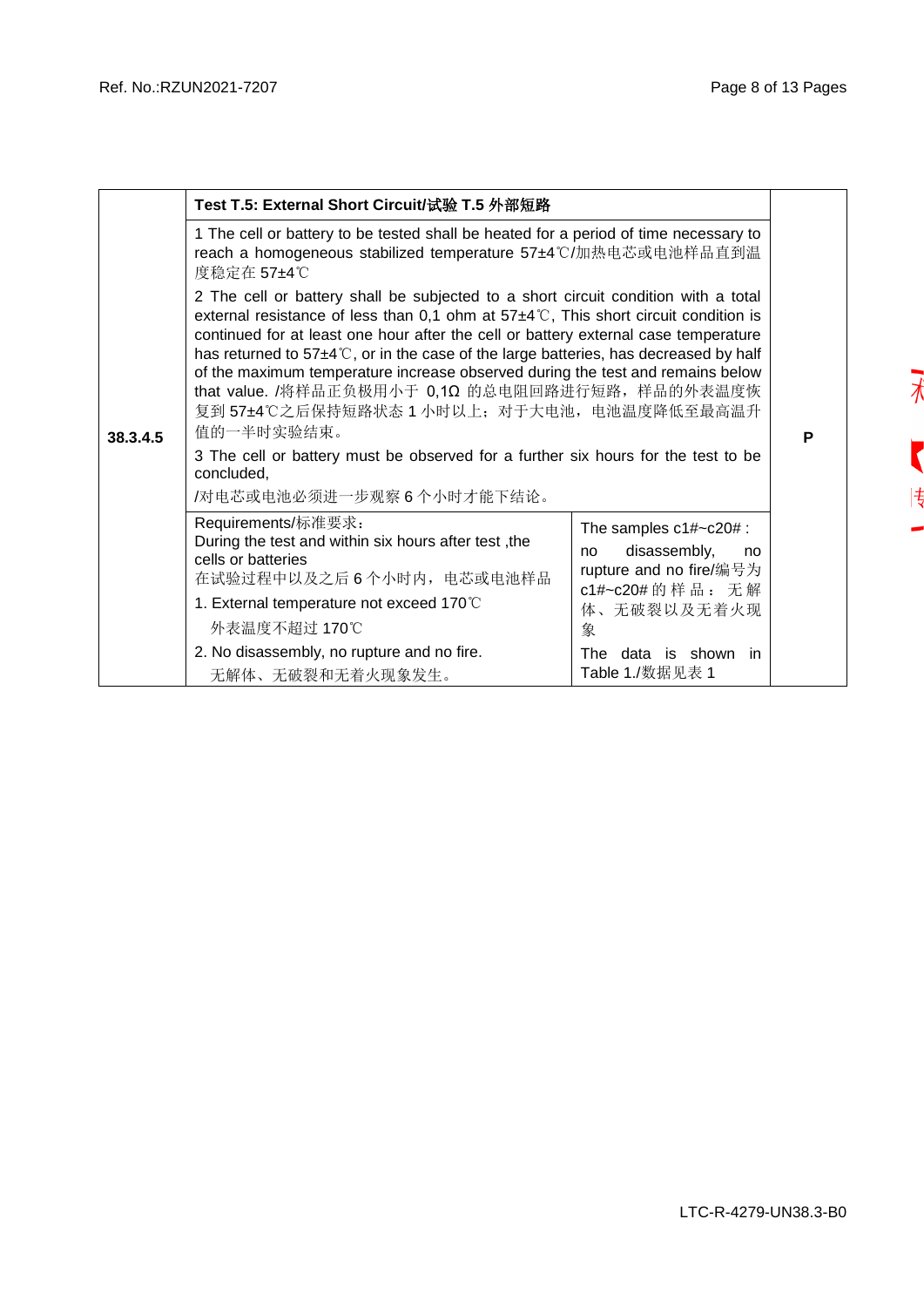$\sum_{i=1}^{n}$ 

 $\blacksquare$ 

渊

|          |                                                                                                                                                                                                                                                                                                                                                                                             |                                                                                        | P |  |  |  |  |
|----------|---------------------------------------------------------------------------------------------------------------------------------------------------------------------------------------------------------------------------------------------------------------------------------------------------------------------------------------------------------------------------------------------|----------------------------------------------------------------------------------------|---|--|--|--|--|
|          | Test T.6: Impact / Crush / 试验 T.6: 撞击/挤压<br>Impact (applicable to cylindrical cells not less than 18mm in diameter) /                                                                                                                                                                                                                                                                       |                                                                                        |   |  |  |  |  |
|          | 撞击(适用于直径不小于18毫米的圆柱形电池)                                                                                                                                                                                                                                                                                                                                                                      |                                                                                        |   |  |  |  |  |
|          | 1 This test sample cell or component cell is to be placed on a flat smooth surface/<br>将试验样品用的电芯或聚合物电芯放在一个平坦光滑的平面上                                                                                                                                                                                                                                                                          |                                                                                        |   |  |  |  |  |
|          | 2 A 15,8 mm diameter bar is to be placed across the center of the sample, A 9,1kg<br>mass is to be dropped from a height of 61±2,5cm onto the sample./将一直径为<br>15,8mm 的不锈钢圆棒横过电池中部放置后, 将一质量为 9,1kg 的物体从 61±2,5cm<br>的高度落向样品。                                                                                                                                                                |                                                                                        |   |  |  |  |  |
|          | 3 The test sample is to be impacted with its longitudinal axis parallel to the flat<br>surface and perpendicular to the longitudinal axis of the 15,8 mm $\pm$ 0,1mm<br>diameter curved surface lying across the centre of the test sample. Each sample is<br>to be subjected to only a single impact./ 接受撞击的试样, 纵轴应与平坦的表面平<br>行并与横放在试样中心的直径 15,8±0,1 毫米弯曲表面的纵轴垂直。每一个试样只经<br>受一次撞击。         |                                                                                        |   |  |  |  |  |
|          | Requirements/标准要求:<br>1 Cells external temperature not exceed 170 ℃ 电芯<br>或电池的最高表面温度应不超过170℃<br>2 No disassembly, no fire within six hours of this test                                                                                                                                                                                                                                     |                                                                                        |   |  |  |  |  |
|          | 试验结束后 6 个小时之内, 电芯和聚合物电芯应无解<br>体和无着火现象发生                                                                                                                                                                                                                                                                                                                                                     |                                                                                        |   |  |  |  |  |
| 38.3.4.6 | Crush (applicable to prismatic, pouch, coin/button cells and cylindrical cells less<br>than 18mm in diameter)<br>/挤压(适用于棱柱形、袋装、硬币/纽扣电池和直径小于18毫米的圆柱形电池)                                                                                                                                                                                                                                      |                                                                                        |   |  |  |  |  |
|          | 1 A cell or component cell is to be crushed between two flat surfaces. The<br>crushing is to be gradual with a speed of approximately 1,5 cm/s at the first point<br>of contact. The crushing is to be continued until the first of the three options below<br>is reached. / 将电池或元件电池放在两个平面之间挤压, 挤压力度逐渐加大, 在第<br>一个接触点上的速度大约为 1,5 厘米/秒。挤压持续进行, 直到出现以下三种情况之<br>$\mathord{\rightharpoonup}$ : |                                                                                        |   |  |  |  |  |
|          | (a) The applied force reaches 13 kN ± 0,78 kN. / 施加的力达到 13kN±0,78kN<br>(b) The voltage of the cell drops by at least 100 mV,/电池的电压下降至少 100 毫伏<br>(c) The cell is deformed by 50% or more of its original thickness./电池变形达原始<br>厚度的50%以上。                                                                                                                                                    |                                                                                        | P |  |  |  |  |
|          | 2. A prismatic or pouch cell shall be crushed by applying the force to the widest<br>side. A button/coin cell shall be crushed by applying the force on its flat surfaces.<br>For cylindrical cells, the crush force shall be applied perpendicular to the<br>longitudinal axis. /棱柱形或袋装电池应从最宽的一面施压。纽扣/硬币形电池应从其                                                                             |                                                                                        |   |  |  |  |  |
|          | Requirements/标准要求:<br>1 Cells external temperature not exceed 170℃.电芯<br>或电池的最高表面温度应不超过 170℃<br>2 No disassembly, no fire within six hours of this test                                                                                                                                                                                                                                     | The samples c21#~c30#:<br>no disassembly and no<br>fire/编号为 c21#~c30#的<br>样品: 无解体、无着火现 |   |  |  |  |  |
|          | 试验结束后 6 个小时之内, 电芯和聚合物电芯应无解<br>体和无着火现象发生                                                                                                                                                                                                                                                                                                                                                     | 象<br>The data is shown in<br>Table 2./数据见表 2                                           |   |  |  |  |  |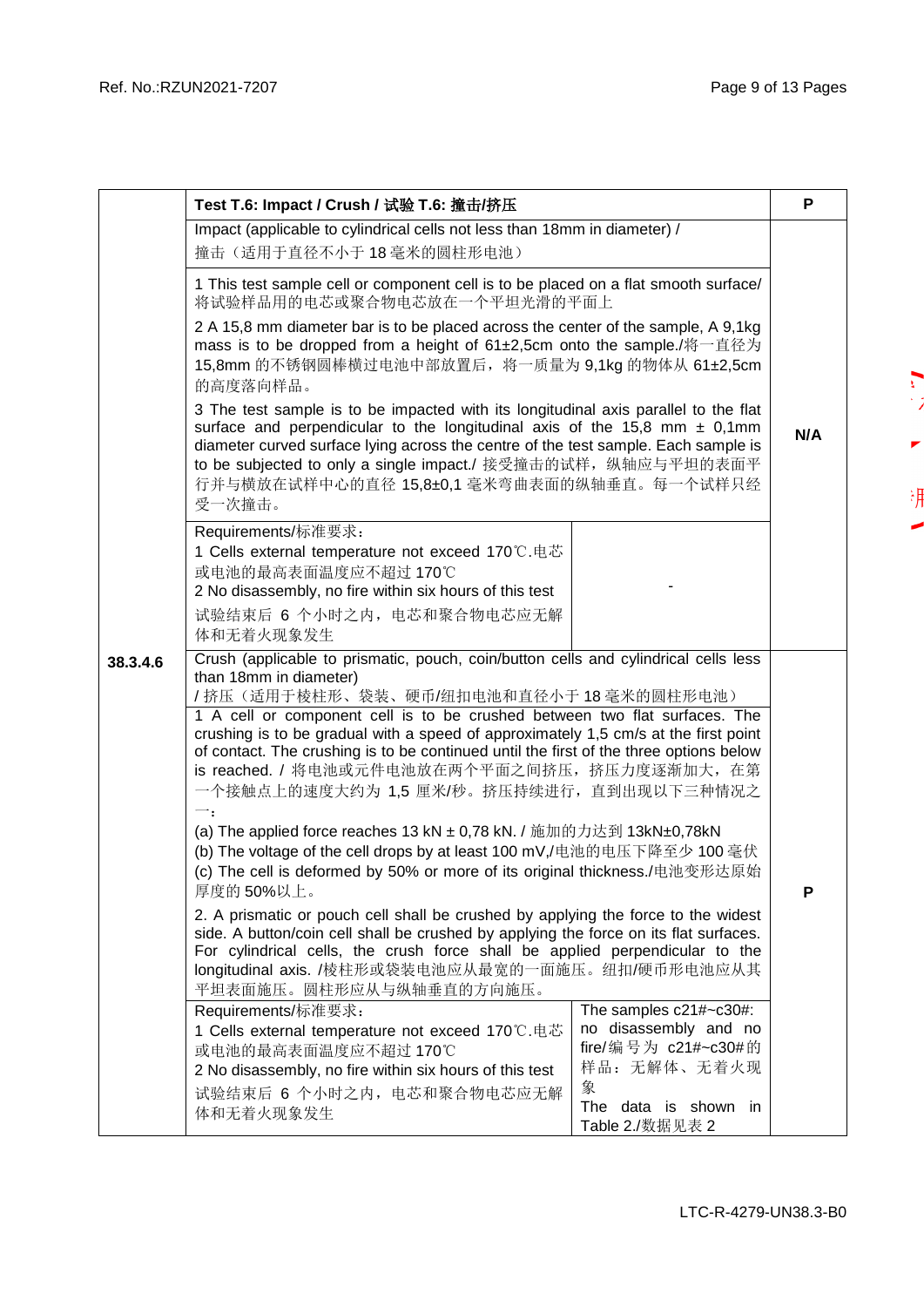|          | Test T.7: Overcharge/试验 T.7: 过度充电                                                                                                                                                                                                                                                                                                                                                  |                                                               |     |  |  |  |  |  |  |
|----------|------------------------------------------------------------------------------------------------------------------------------------------------------------------------------------------------------------------------------------------------------------------------------------------------------------------------------------------------------------------------------------|---------------------------------------------------------------|-----|--|--|--|--|--|--|
| 38.3.4.7 | 1 The charge current shall be twice the manufacturer's recommended maximum<br>continuous charge current/以 2 倍制造厂推荐的最大持续充电电流对样品充电                                                                                                                                                                                                                                                   |                                                               |     |  |  |  |  |  |  |
|          | 2 The minimum voltage of the test shall be as follows/本试验最小电压见下文                                                                                                                                                                                                                                                                                                                   |                                                               |     |  |  |  |  |  |  |
|          | a) When the manufacturer's recommended charge<br>voltage is not more than 18V, the minimum voltage of<br>the test shall be the lesser of two times the maximum<br>charge voltage of the battery or 22V/ 如果厂家推荐的<br>充电电压不超过 18V, 本试验的最小充电电压应是厂<br>家标定最大充电电压的两倍或者是 22V 之中的较小<br>者。                                                                                                   |                                                               |     |  |  |  |  |  |  |
|          | b) When the manufacturer's recommended charge<br>voltage is more than 18V, the minimum voltage of the<br>test shall be 1,2 times the maximum charge voltage/<br>如果厂家推荐的充电电压超过 18V, 本试验的最小充<br>电电压应是厂家标定最大充电电压的 1,2 倍。                                                                                                                                                              |                                                               | N/A |  |  |  |  |  |  |
|          | 3 Tests are to be conducted at ambient temperature<br>20±5℃, The duration of the test shall be 24<br>hours/20±5℃的环境温度下, 试验持续 24 小时。                                                                                                                                                                                                                                                |                                                               |     |  |  |  |  |  |  |
|          | Requirements/标准要求:<br>No disassembly and no fire within seven days of this<br>test<br>试验样品在试验中和试验后 7 天内, 应无解体和无着<br>火现象发生。                                                                                                                                                                                                                                                         |                                                               |     |  |  |  |  |  |  |
|          | Test T.8: Forced discharge/试验 T.8: 强制放电                                                                                                                                                                                                                                                                                                                                            |                                                               |     |  |  |  |  |  |  |
|          | Each cell shall be forced discharged at ambient temperature by connecting it in<br>series with a 12 V D.C. power supply at an initial current equal to the maximum<br>discharge current specified by the manufacturer,<br>20±5℃的环境温度下, 将单个电芯连接在 12V 的直流电源上进行强制放电, 此直流<br>电源提供给每个电芯初始电流为制造厂指定的最大放电电流。                                                                               |                                                               |     |  |  |  |  |  |  |
| 38.3.4.8 | The specified discharge current is to be obtained by connecting a resistive load of<br>the appropriate size and rating in series with the test cell. Each cell shall be forced<br>discharged for a time interval (in hours) equal to its rated capacity divided by the<br>initial test current (in ampere)<br>指定的放电电流通过串联在试验电芯上的合适大小和功率的负载来获得, 每个电芯<br>的强制放电时间(小时)为额定容量除以初始电流(安培)。 |                                                               |     |  |  |  |  |  |  |
|          | Requirements/标准要求:                                                                                                                                                                                                                                                                                                                                                                 | The samples c31#~c40#:                                        |     |  |  |  |  |  |  |
|          | No disassembly and no fire within seven days of this<br>test<br>试验样品在试验中和试验后 7 天内, 应无解体和无着                                                                                                                                                                                                                                                                                         | For voltage data before<br>test, see table 3. / 试验前<br>电压见表 3 |     |  |  |  |  |  |  |
|          | 火现象发生。                                                                                                                                                                                                                                                                                                                                                                             | No disassembly and no<br>fire / 无解体、无着火现象                     |     |  |  |  |  |  |  |

**VAN** 

 $\begin{array}{c} 1 \\ 1 \end{array}$  $\overline{\phantom{a}}$ 

LTC-R-4279-UN38.3-B0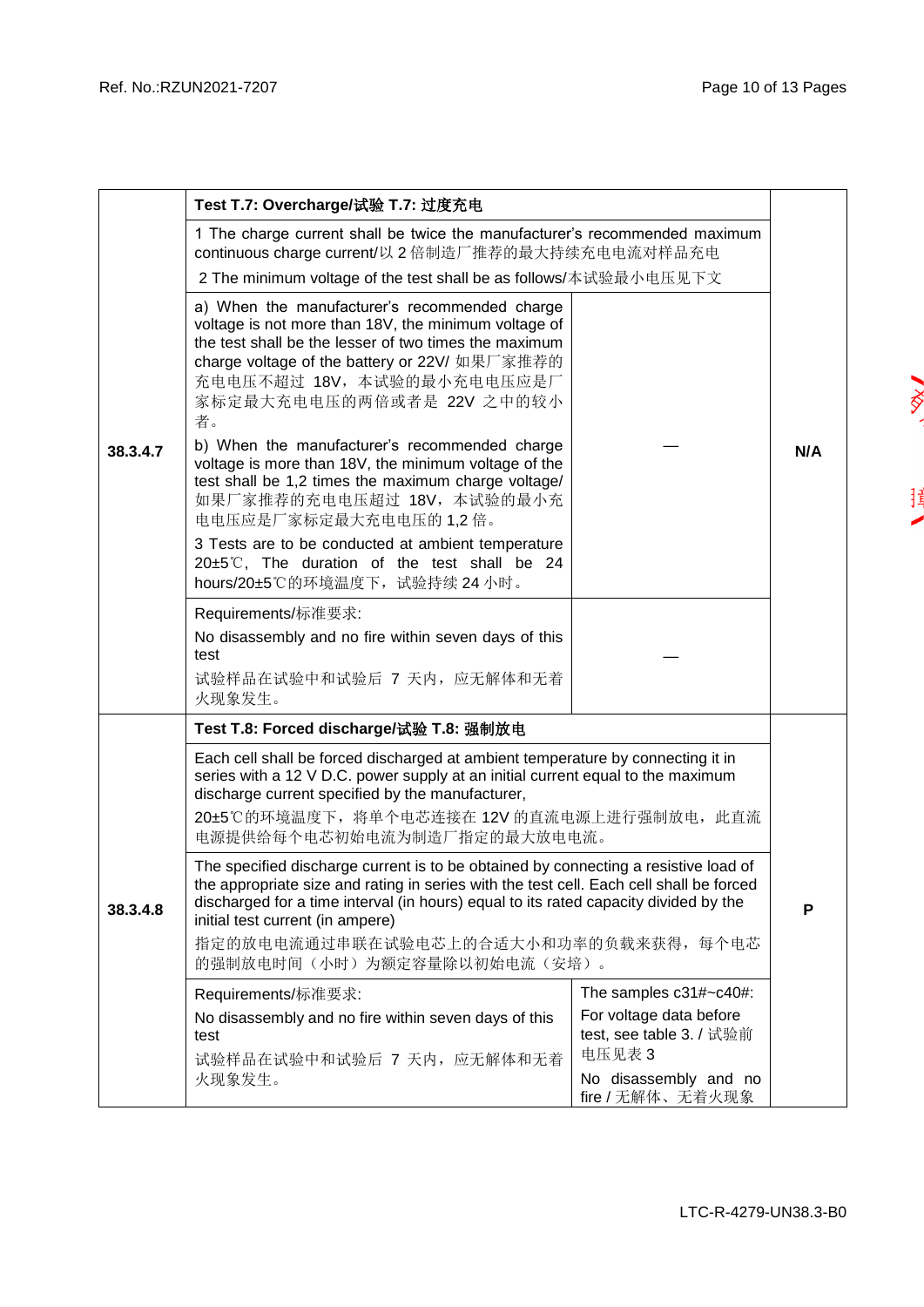## Ref. No.:RZUN2021-7207 Page 11 of 13 Pages

 $\ddot{\phantom{0}}$ 

 $\sim -10$ 

 $\frac{1}{\sqrt{2}}$ 

|                      | Table1: T1~T5 / 表 1. 试验 1~试验 5                                                                                                             |                                 |                              |                                              |                              |                                              |                              |                                              |                              |                                              |                               |  |  |
|----------------------|--------------------------------------------------------------------------------------------------------------------------------------------|---------------------------------|------------------------------|----------------------------------------------|------------------------------|----------------------------------------------|------------------------------|----------------------------------------------|------------------------------|----------------------------------------------|-------------------------------|--|--|
| Sample<br>No.<br>样品号 | <b>OCV</b><br>Test T.1: Altitude simulation/<br><b>Mass</b><br>prior to<br>prior to<br>试验 T.1: 高度模拟<br>test /试<br>test / 试<br>验前质量<br>验前电压 |                                 |                              | Test T.2: Thermal test/<br>试验 T.2: 温度试验      |                              | Test T.3: Vibration/<br>试验 T.3: 振动           |                              | Test T.4: Shock/<br>试验 T.4: 冲击               |                              |                                              |                               |  |  |
|                      | (g)                                                                                                                                        | (V)                             | Mass<br>$Loss$ %)<br>质量损失(%) | <b>OCV</b> Retention<br>Ratio(%)<br>电压保留比(%) | Mass<br>$Loss$ %)<br>质量损失(%) | <b>OCV</b> Retention<br>Ratio(%)<br>电压保留比(%) | Mass<br>$Loss$ %)<br>质量损失(%) | <b>OCV</b> Retention<br>Ratio(%)<br>电压保留比(%) | Mass<br>$Loss$ %)<br>质量损失(%) | <b>OCV</b> Retention<br>Ratio(%)<br>电压保留比(%) | Temp. $(^{\circ}C)$<br>温度 (℃) |  |  |
| c1#                  | 2,921                                                                                                                                      | 3,289                           | 0,000                        | 100,00                                       | 0,068                        | 100,00                                       | 0,034                        | 99,97                                        | 0,034                        | 99,97                                        | 60,8                          |  |  |
| c2#                  | 2,909                                                                                                                                      | 3,287                           | 0,000                        | 100,00                                       | 0,034                        | 100,00                                       | 0,068                        | 99,94                                        | 0,034                        | 100,00                                       | 60,5                          |  |  |
| c3#                  | 2,919                                                                                                                                      | 3,289                           | 0,000                        | 100,00                                       | 0,034                        | 100,00                                       | 0,034                        | 99,97                                        | 0,000                        | 99,94                                        | 60,9                          |  |  |
| C4#                  | 2,930                                                                                                                                      | 3,288                           | 0,034                        | 100,00                                       | 0,000                        | 100,00                                       | 0,034                        | 99,97                                        | 0,034                        | 100,00                                       | 59,8                          |  |  |
| c5#                  | 2,936                                                                                                                                      | 3,290                           | 0.034                        | 100,00                                       | 0,000                        | 99,97                                        | 0,034                        | 100,00                                       | 0,034                        | 99,94                                        | 59,9                          |  |  |
| c6#                  | 2,927                                                                                                                                      | 3,287                           | 0,000                        | 100,00                                       | 0,034                        | 99,97                                        | 0,034                        | 99,97                                        | 0,034                        | 99,97                                        | 60,4                          |  |  |
| c7#                  | 2,932                                                                                                                                      | 3,291                           | 0,034                        | 100,00                                       | 0,000                        | 100,00                                       | 0,034                        | 100,00                                       | 0,034                        | 99,97                                        | 60,7                          |  |  |
| c8#                  | 2,928                                                                                                                                      | 3,293                           | 0,000                        | 100,00                                       | 0,034                        | 100,00                                       | 0,000                        | 99,97                                        | 0,000                        | 99,97                                        | 60,8                          |  |  |
| c9#                  | 2,918                                                                                                                                      | 3,288                           | 0,000                        | 100,00                                       | 0,034                        | 99,97                                        | 0,034                        | 99,97                                        | 0,034                        | 99,97                                        | 60,8                          |  |  |
| c10#                 | 2,928                                                                                                                                      | 3,289                           | 0,000                        | 100,00                                       | 0,034                        | 100,00                                       | 0,034                        | 100,00                                       | 0,034                        | 99,97                                        | 60,5                          |  |  |
| c11#                 | 2,946                                                                                                                                      |                                 | 0,000                        | $\overline{\phantom{m}}$                     | 0,033                        |                                              | 0,033                        | $\overline{\phantom{m}}$                     | 0,033                        |                                              | 57,7                          |  |  |
| c12#                 | 2,955                                                                                                                                      | $\qquad \qquad -$               | 0,000                        | $\overline{\phantom{m}}$                     | 0,033                        |                                              | 0,033                        | $\overline{\phantom{m}}$                     | 0,067                        | $\overline{\phantom{m}}$                     | 57,8                          |  |  |
| c13#                 | 2,917                                                                                                                                      | $\overbrace{\qquad \qquad }^{}$ | 0,000                        | $\hspace{0.05cm}$                            | 0,068                        |                                              | 0,034                        |                                              | 0,034                        |                                              | 57,4                          |  |  |
| c14#                 | 2,984                                                                                                                                      |                                 | 0,000                        | $\overline{\phantom{m}}$                     | 0,033                        |                                              | 0,033                        | $\overbrace{\qquad \qquad }^{}$              | 0.033                        | $\overline{\phantom{0}}$                     | 57,5                          |  |  |
| c15#                 | 2,966                                                                                                                                      |                                 | 0,000                        | $\hspace{0.05cm}$                            | 0,067                        |                                              | 0,067                        | $\overline{\phantom{m}}$                     | 0,033                        |                                              | 57,8                          |  |  |
| c16#                 | 2,958                                                                                                                                      |                                 | 0,000                        | $\overline{\phantom{m}}$                     | 0,033                        |                                              | 0,000                        | $\overline{\phantom{0}}$                     | 0,067                        | $\overbrace{\phantom{12333}}$                | 57,7                          |  |  |
| c17#                 | 2,968                                                                                                                                      | $\overline{\phantom{0}}$        | 0,000                        | $\hspace{0.05cm}$                            | 0,033                        | $\hspace{0.1mm}-\hspace{0.1mm}$              | 0,000                        | $\overline{\phantom{m}}$                     | 0,067                        | $\overline{\phantom{0}}$                     | 57,7                          |  |  |
| c18#                 | 2,973                                                                                                                                      |                                 | 0,000                        | $\hspace{0.05cm}$                            | 0,067                        | $\overbrace{\phantom{13333}}$                | 0,000                        |                                              | 0,033                        | $\overbrace{\phantom{13333}}$                | 57,6                          |  |  |
| c19#                 | 2,956                                                                                                                                      | $\overbrace{\qquad \qquad }^{}$ | 0,000                        |                                              | 0,033                        |                                              | 0,067                        | $\overline{\phantom{m}}$                     | 0,067                        | $\overbrace{\phantom{12333}}$                | 57,5                          |  |  |
| c20#                 | 2,947                                                                                                                                      | $\hspace{0.1mm}-\hspace{0.1mm}$ | 0,000                        | $\overline{\phantom{m}}$                     | 0,033                        |                                              | 0,033                        |                                              | 0,067                        | $\overline{\phantom{0}}$                     | 57,7                          |  |  |

LTC-R-4279-UN38.3-B0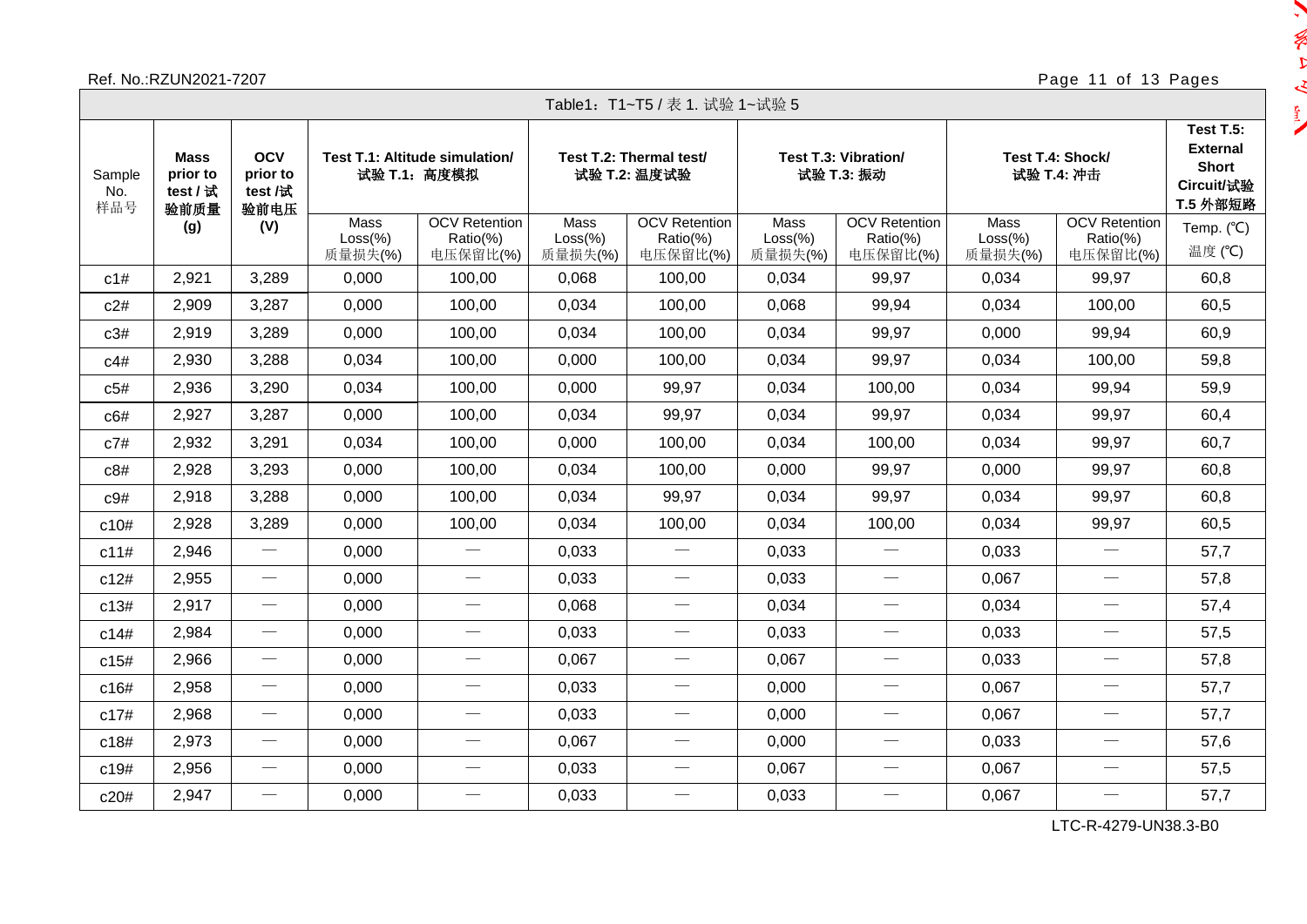一点

 $\frac{1}{2}$ 丒 

| Table2: Crush   表 2:挤压            |                                      |       |       |       |       |       |       |       |       |       |       |  |
|-----------------------------------|--------------------------------------|-------|-------|-------|-------|-------|-------|-------|-------|-------|-------|--|
|                                   | Sample No.<br>样品号                    | c21#  | c22#  | c23#  | c24#  | c25#  | c26#  | c27#  | c28#  | c29#  | c30#  |  |
| Test T.6:<br>Crush   试验<br>T.6:挤压 | OCV prior to test /<br>试验前电压(V)      | 3,286 | 3,283 | 3,291 | 3,292 | 3,289 | 2,476 | 2,463 | 2,418 | 2,477 | 2,445 |  |
|                                   | Temp. $(^\circ\mathbb{C})$<br>温度 (℃) | 21,7  | 21,5  | 21,5  | 21,5  | 21,5  | 21,6  | 21,5  | 21,6  | 21,5  | 21,7  |  |

| Table 3: Forced discharge / 表 3. 强制放电 |                                 |       |       |       |       |       |       |       |       |       |       |  |  |
|---------------------------------------|---------------------------------|-------|-------|-------|-------|-------|-------|-------|-------|-------|-------|--|--|
| Test T.8:<br>Forced                   | Sample No.<br>样品号               | c31#  | c32#  | c33#  | c34#  | c35#  | c36#  | c37#  | c38#  | c39#  | c40#  |  |  |
| discharge /<br>试验 T.8:<br>强制放电        | OCV prior to test<br>' 试验前电压(V) | 2,470 | 2,413 | 2,481 | 2,517 | 2,489 | 2,510 | 2,492 | 2,497 | 2,497 | 2,479 |  |  |